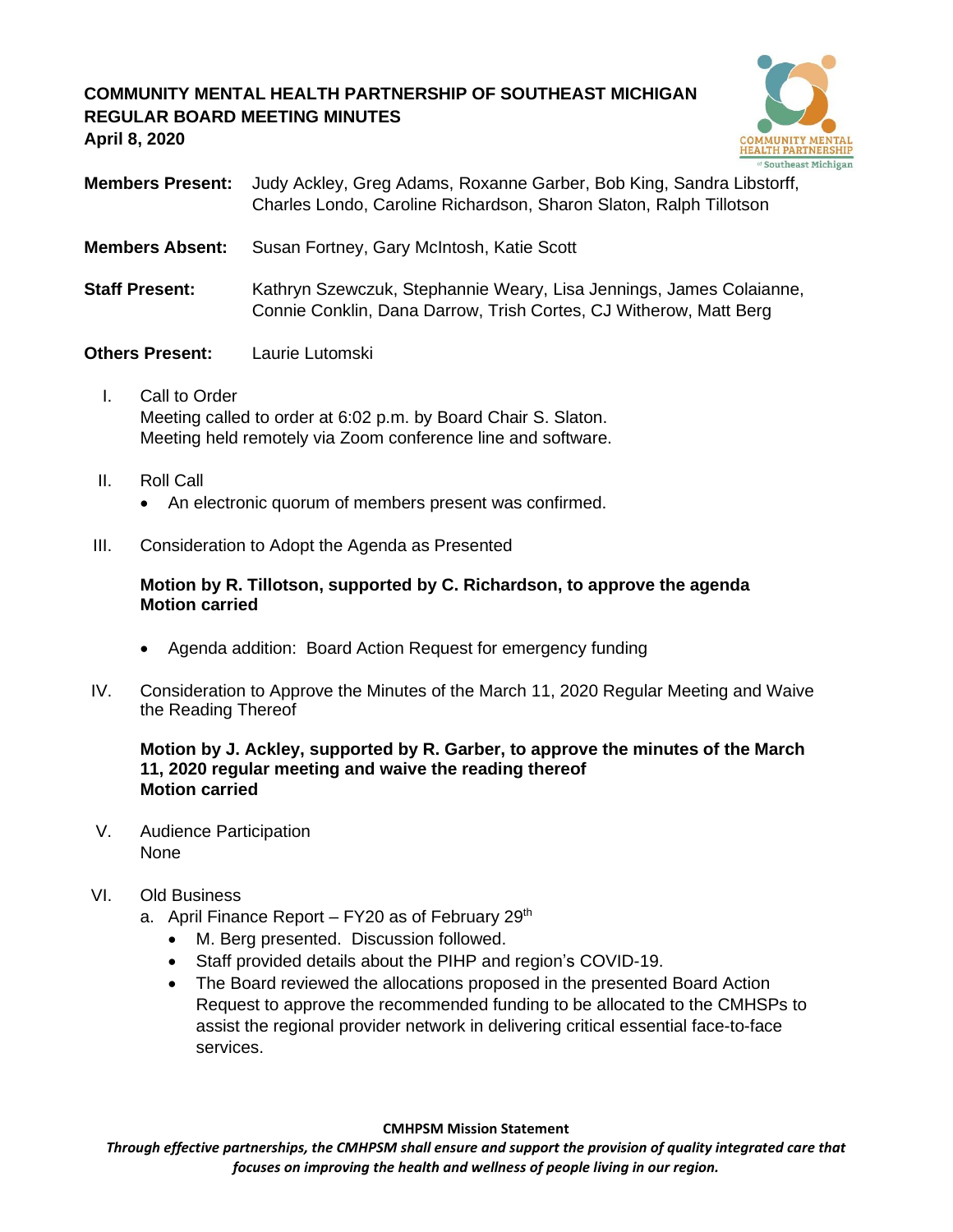**Motion by C. Richardson, supported by B. King, to approve the recommended funding to be allocated to the CMHSPs to assist the regional provider network in delivering essential face-to-face services Motion carried**

| Ackley    | Yes    | Londo        | Yes    |
|-----------|--------|--------------|--------|
| Adams     | Yes    | McIntosh     | Absent |
| Fortney   | Absent | Richardson   | Yes    |
| Garber    | Yes    | <b>Scott</b> | Absent |
| King      | Yes    | Slaton       | Yes    |
| Libstorff | Yes    | Tillotson    | Yes    |

- b. CMHPSM Board Bylaws
	- No changes were suggested by staff.

### **Motion by G. Adams, supported by R. Garber, to approve the CMHPSM Board Bylaws as presented Motion carried**

- c. CEO Authority Control Employee Position Control and Compensation Policy
	- Informational presentation of the finalized policy. No action was needed.
- d. CEO Evaluation Committee Update
	- C. Richardson reported that the evaluation survey was sent electronically to those who were identified at last month's board meeting. The due date for the survey is 4/10/20.
	- The results will come back to the board next month.
- VII. New Business
	- a. Preliminary FY20 Budget Amendment Discussion
		- M. Berg provided an overview of the changes to the budget that will likely be proposed at next month's board meeting.
	- b. Board Action Request

Consideration to approve the CEO to execute the presented contracts/amendments

• C. Witherow presented the requested contracts/amendments.

### **Motion by J. Ackley, supported by B. King, to approve the presented contracts/amendments Motion carried**

c. Board Action Request

Consideration to approve the FY19 QAPIP Evaluation

• For future reports, the Board requested indicators noting what is going well and what needs more focus.

### **CMHPSM Mission Statement**

*Through effective partnerships, the CMHPSM shall ensure and support the provision of quality integrated care that focuses on improving the health and wellness of people living in our region.*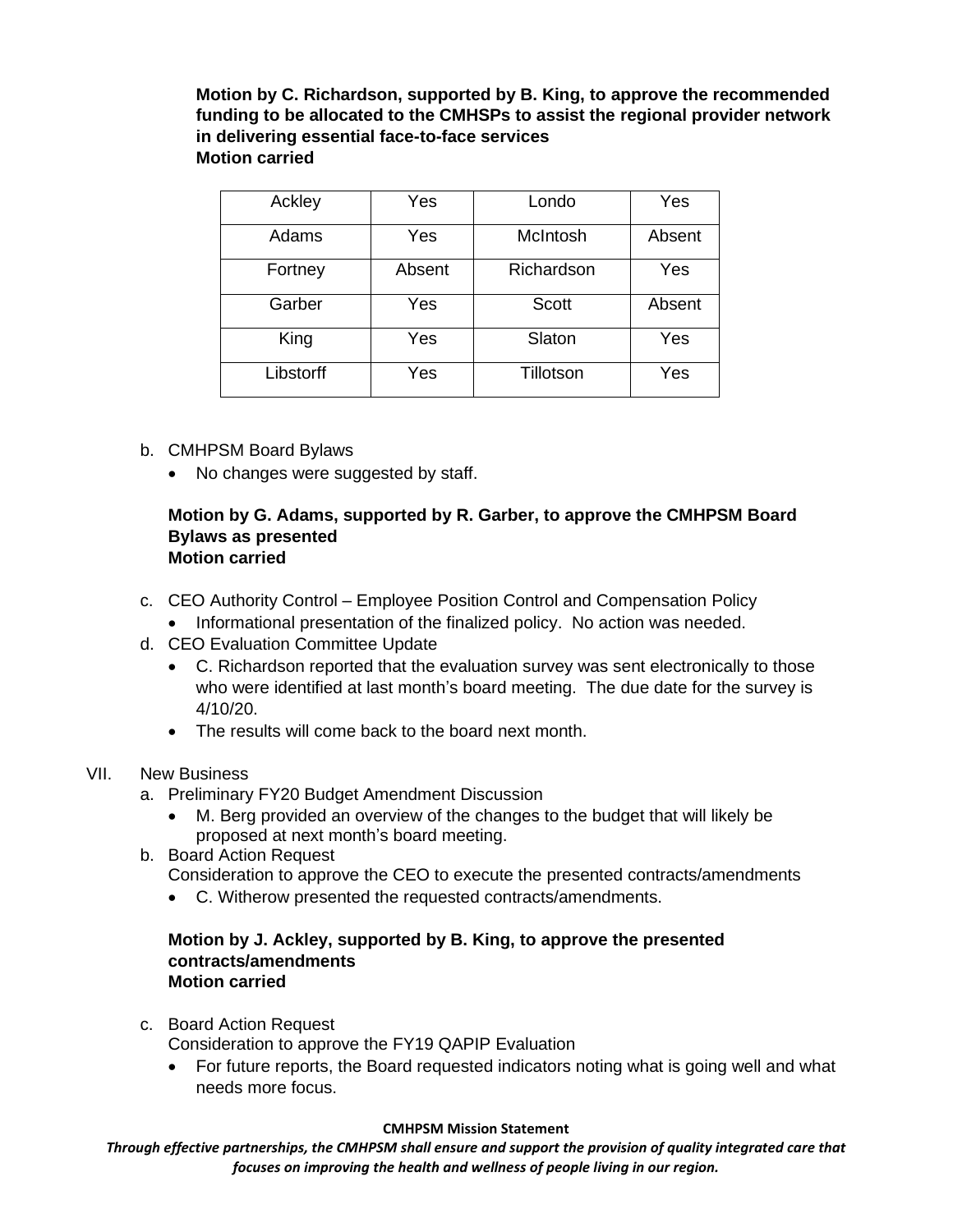- Regarding corrective action plans for providers, the Board requested to see details rather than just "yes" or "no" results.
- The Board requested to see the denominators for the data presented.
- C. Witherow proposed bringing the data to the board on a quarterly basis, with context, rather than holding it all for the 1-time annual review by the Board.

### **Motion by R. Garber, supported by J. Ackley, to approve the FY19 QAPIP Evaluation Motion carried**

d. Board Action Request Consideration to approve the FY20 QAPIP Plan

## **Motion by B. King, supported by G. Adams, to move the FY20 QAPIP Plan agenda item to the May Board meeting Motion carried**

e. Board Action Request Consideration to approve the proposed revisions to the CMHPSM Board Governance Manual

# **Motion by C. Londo, supported by B. King, to move the CMHPSM Board Governance Manual agenda item to the May Board meeting Motion carried**

f. Board Action Requests Consideration to approve the 4 Board Governance Policies as presented

- CEO General Scope of Authority
- Procurement
- Investing
- Financial Stability and Risk Reserve Management

# **Motion by C. Londo, supported by R. Garber, to move the Board Governance Policies agenda items to the May Board meeting Motion carried**

# VIII. Reports to the CMHPSM Board

- a. Report from the SUD Oversight Policy Board (OPB)
	- OPB cancelled its March and April meetings.
- b. CEO Report to the Board
	- The state's PIHPs and CMHs meet with the department twice a week. The ROC meets after those meetings.
	- CMH directors reported that service isn't being adversely affected by COVID-19.
	- C. Richard noted that there are a lot of homegrown efforts going on re: personal protection equipment (PPE), and expressed concern that there's not an awareness of the CMHs' needs.
	- The Board requested to be kept apprised of the needs of the CMHs, updated as often as possible, in order to advocate on behalf of the CMHs.

### **CMHPSM Mission Statement**

*Through effective partnerships, the CMHPSM shall ensure and support the provision of quality integrated care that focuses on improving the health and wellness of people living in our region.*